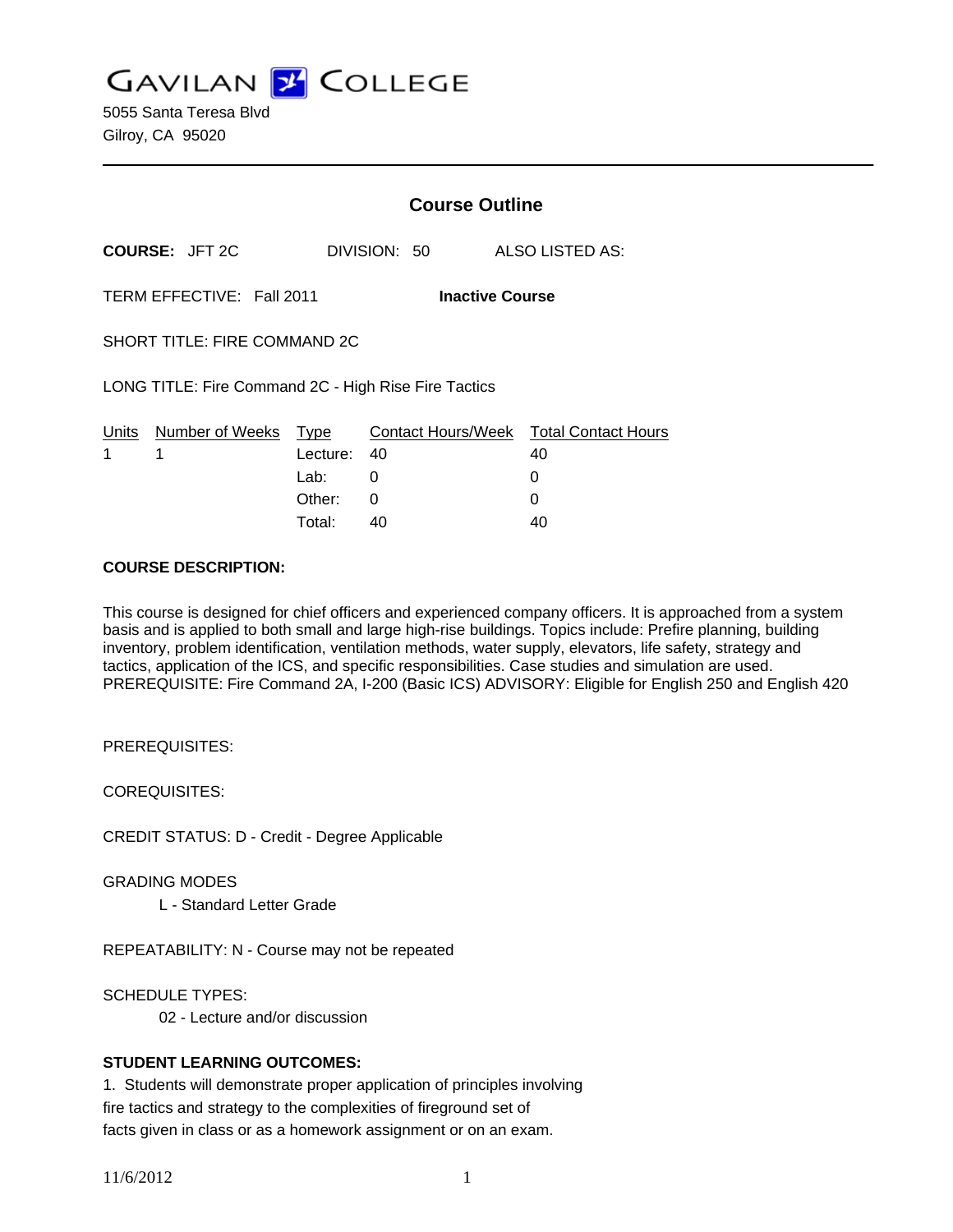2. Under simulated conditions, analyze and evaluate fire spread,

then predict necessary resources to abate the incident.

3. The student will evaluate, then prioritize the major fire operations and management procedures for a high-rise.

4. The student will evaluate, then judge individual and group simulated activities.

5. The student will analyze fire flow requirements, then put in action fire ground operations.

6. The student will create an incident utilizing all levels of the Incident Command System for high-rise.

# **CONTENT, STUDENT PERFORMANCE OBJECTIVES, OUT-OF-CLASS ASSIGNMENTS**

Inactive Course: 09/26/2011 Week 1 40 Hrs. Description of Content, "out=of=class assignments, and student performance objectives, e.g. essay, library research, problems, projects required outside of class on a 2 to 1 basis for lecture units granted. This course will prepare the students effectively to cope with definitive emergency situations through classroom exercises. Students will demonstrate and understand of information, upon which to build considered decisions. Students will access a systemic way of analyzing the firefighter's

work and related problems. Student will formulate a

procedure for the effective development and

and application of pre-fire plans.

Lecture, discussion and demonstrations will serve as the medium of instruction. Audio-visual aids will be utilized as they facilitate meaningful instruction. Regular assignments will be made for out-ofclass study and research. Individual guidance will be provided as required.

## **REPRESENTATIVE TEXTBOOKS:**

Required: ^uOSFM, Student Workbook, Fire Command^s Recommended: ^uFire Command 2C Student Manual^s, Calif. Fire Academy ^uManagement of Fire Service Operations^s, Ronny ^uOff Company Leadership and Operations^s, Granito, NFPA ^uFire Department Company Officer^s, IFSTA Reading Level determined to be: 12 grade level.

## **ARTICULATION and CERTIFICATE INFORMATION**

 Associate Degree: CSU GE: IGETC: CSU TRANSFER: Transferable CSU, effective 199870